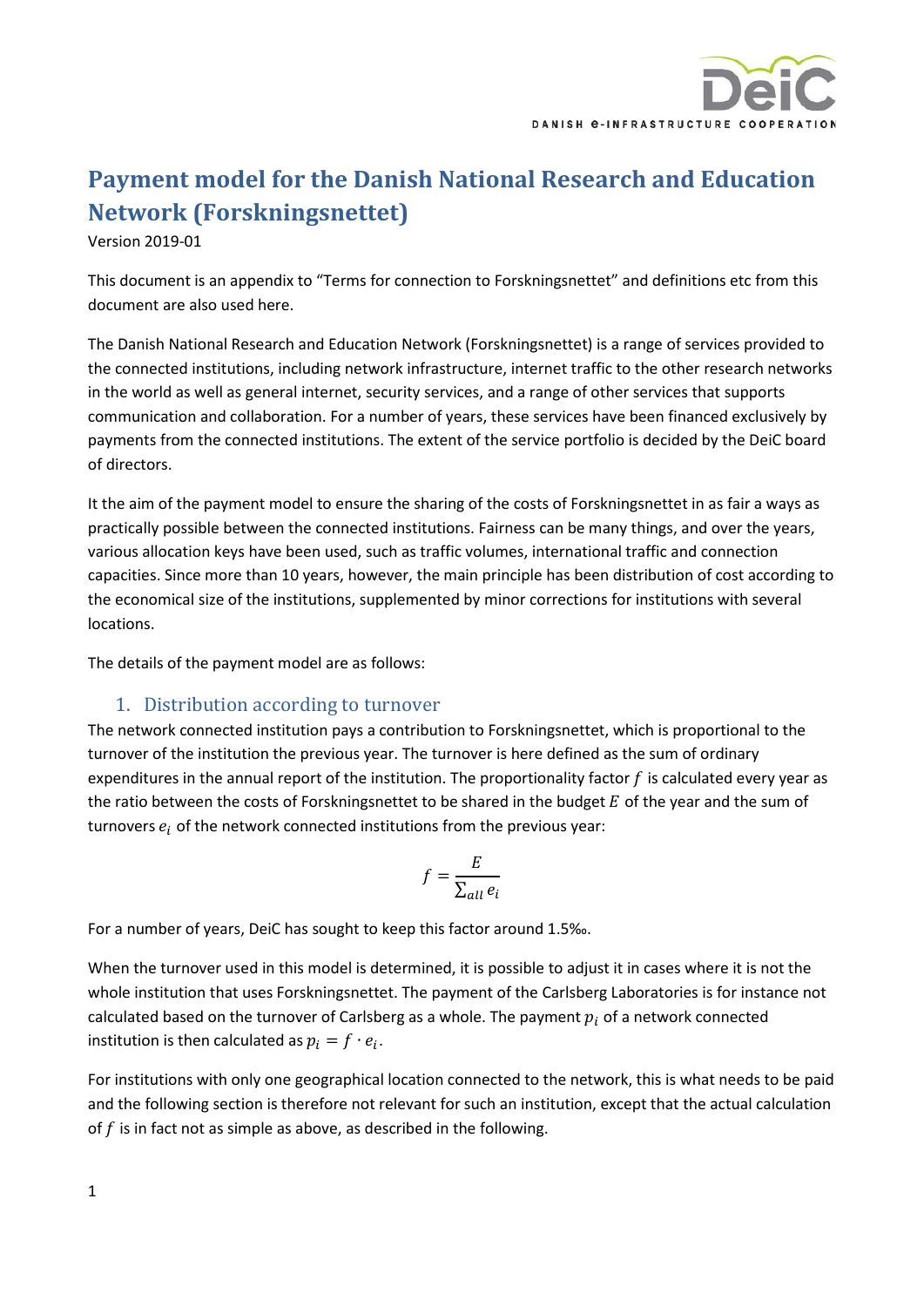

## 2. Correction for multiple connections

If an institution has more than one network connection, the payment model is adjusted accordingly, the reason for this being that there is not always a relation between economical size and the need for more connections, which are among the most significant cost drivers for the network.

By multiple connections is meant

- Network connections to geographically separate locations of the institution
- Multiple connections to the same location (usually ensuring redundancy) established exclusively to serve the particular location
- The possibility of delivering multiple optical connections to a location (usually by placing an OADM at the location)

For the main cost elements that make up the important parts of the cost of establishing multiple connections to an institution, a set of yearly nominal prices are used:

| Cost element                                     | <b>Name</b>               | Nominal price in 2018 |
|--------------------------------------------------|---------------------------|-----------------------|
| Possibility of multiple optical connections      | OADM price $(P_{OADM})$   | 100,000 DKK           |
| Set of 4 transponders 10G                        | T10G price $(P_{T10G})$   | 25,000 DKK            |
| Set of 2 transponders 100G                       | T100G price $(P_{T100G})$ | 100,000 DKK           |
| Connection to a geographically separate location | Line price $(P_{Line})$   | 50.000 DKK            |

As most of the 10G connections are made with a redundant protection path, 4 transponders are counted per connection. If the connection is realized without this protection path, half the T10G price is counted for that particular connection. The Line price is the same irrespective of how the connection is realized (dark fibre, capacity or wireless) and it does not depend on the actual prices for establishing and operating the connection (within certain limits, see below).

The reason for using these nominal prices rather than actual prices is that this would incur a lot of administration and with this model is it generally easier to predict the marginal cost to an institution for a new connection.

The part of an institution's payment that comes from these elements is called the "physical" part  $\Phi_i$ . If  $N_{element,i}$  denotes the number of elements used by an institution, the nominal price of the part of the institutions payment, related to the physical parts of the connections is

$$
\Phi_i = P_{OADM} \cdot N_{OADM,i} + P_{T10G} \cdot N_{T10G,i} + P_{T100G} \cdot N_{T100G,i} + P_{Line} \cdot N_{Line,i}
$$

This part of an institution's payment is not just added to the price calculated in section 1 above, since that price also included the first connection to the institution. Therefore, the part of the payment that covers traffic handling and all other costs not directly related to the physical connections to the institution is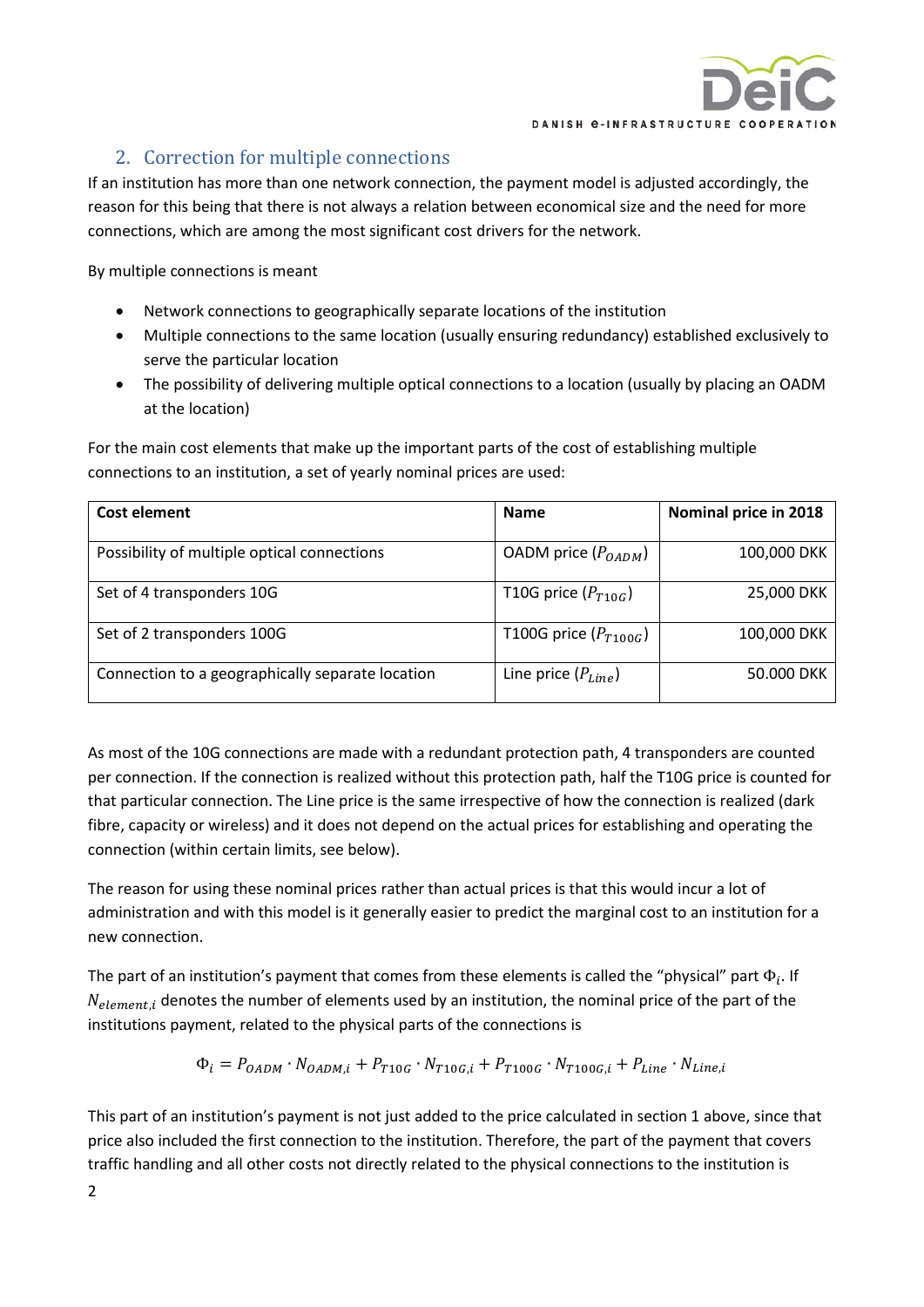

somewhat lower. The reduction factor used to calculate this is the so-called "traffic factor",  $T$ , which was 89.5% in 2018.

The resulting payment of the institution is then  $p_i = \Phi_i + T \cdot f \cdot e_i$ 

The calculation of  $T$  and  $f$  is sought to be made such that the payments of institutions without multiple connections is not affected by other institutions getting multiple connections. If  $N_{mult}$  denotes the number of institutions with multiple connections and  $P_{ac}$  denote the average price of a simple connection, the actual calculation of  $f$  is done like this:

$$
f = \frac{E - \sum_{mult} \Phi_i + N_{mult} \cdot P_{ac}}{\sum_{all} e_i}
$$

And then T is calculated such that we get all the costs covered:

$$
E = \sum_{all} p_i - \sum_{mult} p_i + \sum_{mult} p_i = f \cdot \left( \sum_{all} e_i - \sum_{mult} e_i \right) + \sum_{mult} \Phi_i + T \cdot f \cdot \sum_{mult} e_i
$$

Rendering

$$
T = 1 + \frac{E - \sum_{mult} \Phi_i - f \cdot \sum_{all} e_i}{f \cdot \sum_{mult} e_i}
$$

An account of all connections and the calculation of these parameters is done in the second half of the calendar year when all annual reports of the institutions from the previous year are available, and the results are made publicly available at the DeiC webpage [www.deic.dk.](http://www.deic.dk/) Shortly thereafter, invoices are sent to the institutions.

## 3. Other conditions

The board of directors of DeiC may, in exceptional cases, decide to adjust the payment for an institution if it is significantly out of proportion to the actual expenses of connecting an institution. This may work both ways. Similar corrections can also apply to single connections of an institution with multiple connections.

Supplementary to the payments stipulated in this payment model, the institution will always have to pay separately for services that are not part of this cost sharing scheme (so-called un-bundled services), such as server certificates and Kaltura media hosting.

Institutions without network connection from Forskningsnettet that consumes other services from DeiC will not pay according to the payment model in this document, but according to the payment model for the relevant service(s), the details of which can be found on the DeiC website [www.deic.dk.](http://www.deic.dk/) This, for instance, applies to the services WAYF and eduroam.

As described in the Terms for connection to Forskningsnettet, there is a possibility to connect entities such as service providers and data exchange partners of the connected user institutions. Such entities are to pay the actual, marginal costs of establishing and operating the connection, however minimum DKK 15,000 per year.